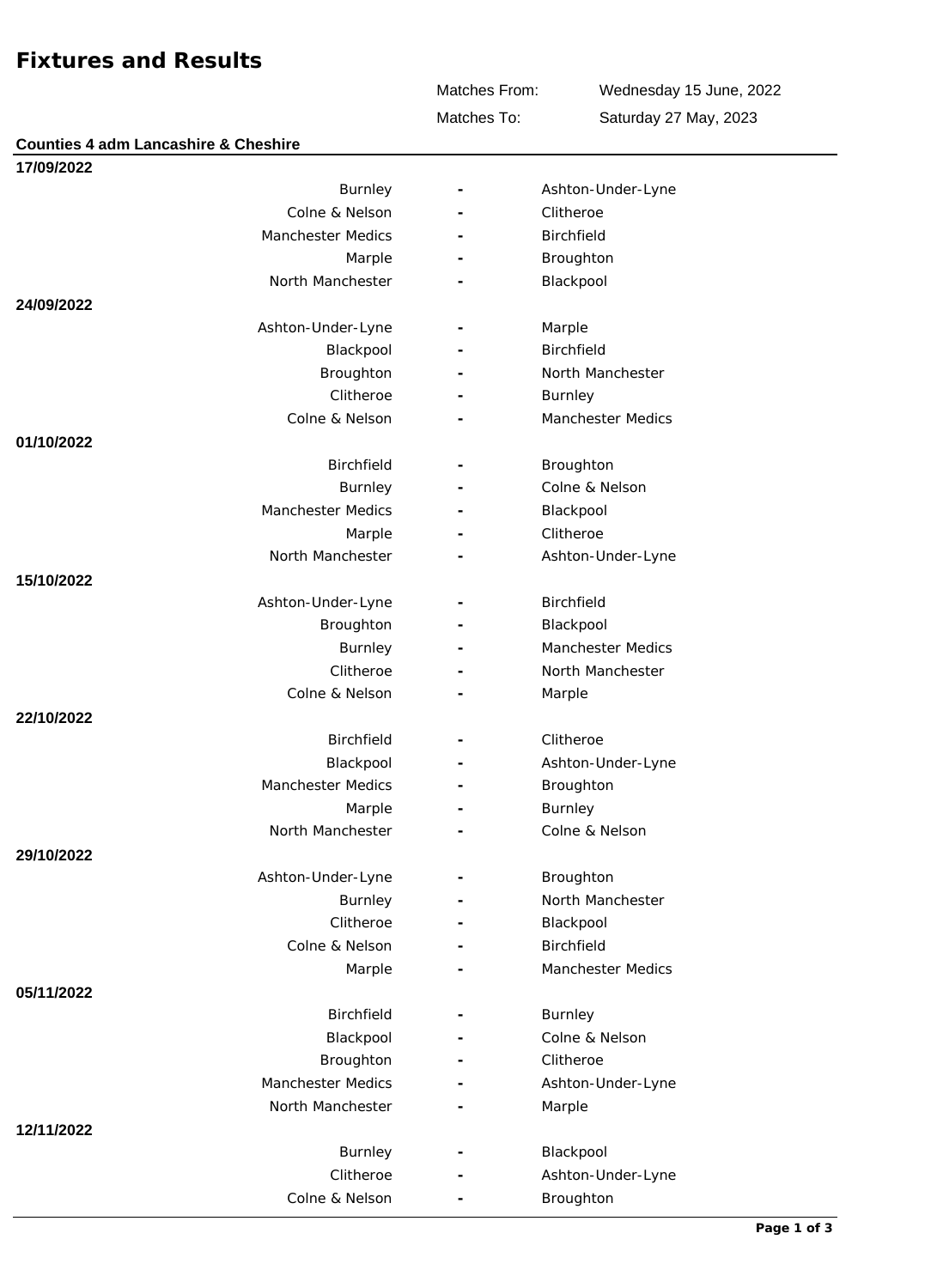## **Fixtures and Results**

|            |                          | Matches From:            | Wednesday 15 June, 2022  |
|------------|--------------------------|--------------------------|--------------------------|
|            |                          | Matches To:              | Saturday 27 May, 2023    |
|            | Marple                   | $\overline{\phantom{a}}$ | <b>Birchfield</b>        |
|            | North Manchester         |                          | <b>Manchester Medics</b> |
| 26/11/2022 |                          |                          |                          |
|            | Ashton-Under-Lyne        | $\overline{\phantom{a}}$ | Colne & Nelson           |
|            | Birchfield               |                          | North Manchester         |
|            | Blackpool                |                          | Marple                   |
|            | Broughton                |                          | <b>Burnley</b>           |
|            | <b>Manchester Medics</b> |                          | Clitheroe                |
| 03/12/2022 |                          |                          |                          |
|            | <b>Birchfield</b>        |                          | Blackpool                |
|            | <b>Burnley</b>           | $\overline{\phantom{a}}$ | Clitheroe                |
|            | Manchester Medics        |                          | Colne & Nelson           |
|            | Marple                   |                          | Ashton-Under-Lyne        |
|            | North Manchester         |                          | Broughton                |
| 10/12/2022 |                          |                          |                          |
|            | Ashton-Under-Lyne        | $\overline{\phantom{a}}$ | North Manchester         |
|            | Blackpool                |                          | <b>Manchester Medics</b> |
|            | Broughton                |                          | Birchfield               |
|            | Clitheroe                |                          | Marple                   |
|            | Colne & Nelson           |                          | <b>Burnley</b>           |
| 07/01/2023 |                          |                          |                          |
|            | <b>Birchfield</b>        |                          | Ashton-Under-Lyne        |
|            | Blackpool                | ÷.                       | Broughton                |
|            | <b>Manchester Medics</b> |                          | <b>Burnley</b>           |
|            | Marple                   |                          | Colne & Nelson           |
|            | North Manchester         |                          | Clitheroe                |
| 14/01/2023 |                          |                          |                          |
|            | Ashton-Under-Lyne        |                          | Blackpool                |
|            | Broughton                | -                        | <b>Manchester Medics</b> |
|            | Burnley                  | $\overline{\phantom{a}}$ | Marple                   |
|            | Clitheroe                |                          | Birchfield               |
|            | Colne & Nelson           |                          | North Manchester         |
| 28/01/2023 |                          |                          |                          |
|            | <b>Birchfield</b>        | $\overline{\phantom{a}}$ | Colne & Nelson           |
|            | Blackpool                |                          | Clitheroe                |
|            | Broughton                |                          | Ashton-Under-Lyne        |
|            | <b>Manchester Medics</b> |                          | Marple                   |
|            | North Manchester         |                          | Burnley                  |
| 11/02/2023 |                          |                          |                          |
|            | Ashton-Under-Lyne        |                          | <b>Manchester Medics</b> |
|            | <b>Burnley</b>           | $\overline{\phantom{0}}$ | Birchfield               |
|            | Clitheroe                | $\overline{a}$           | Broughton                |
|            | Colne & Nelson           |                          | Blackpool                |
|            | Marple                   |                          | North Manchester         |
| 18/02/2023 |                          |                          |                          |
|            | Ashton-Under-Lyne        |                          | Clitheroe                |
|            | Birchfield               | ÷,                       | Marple                   |